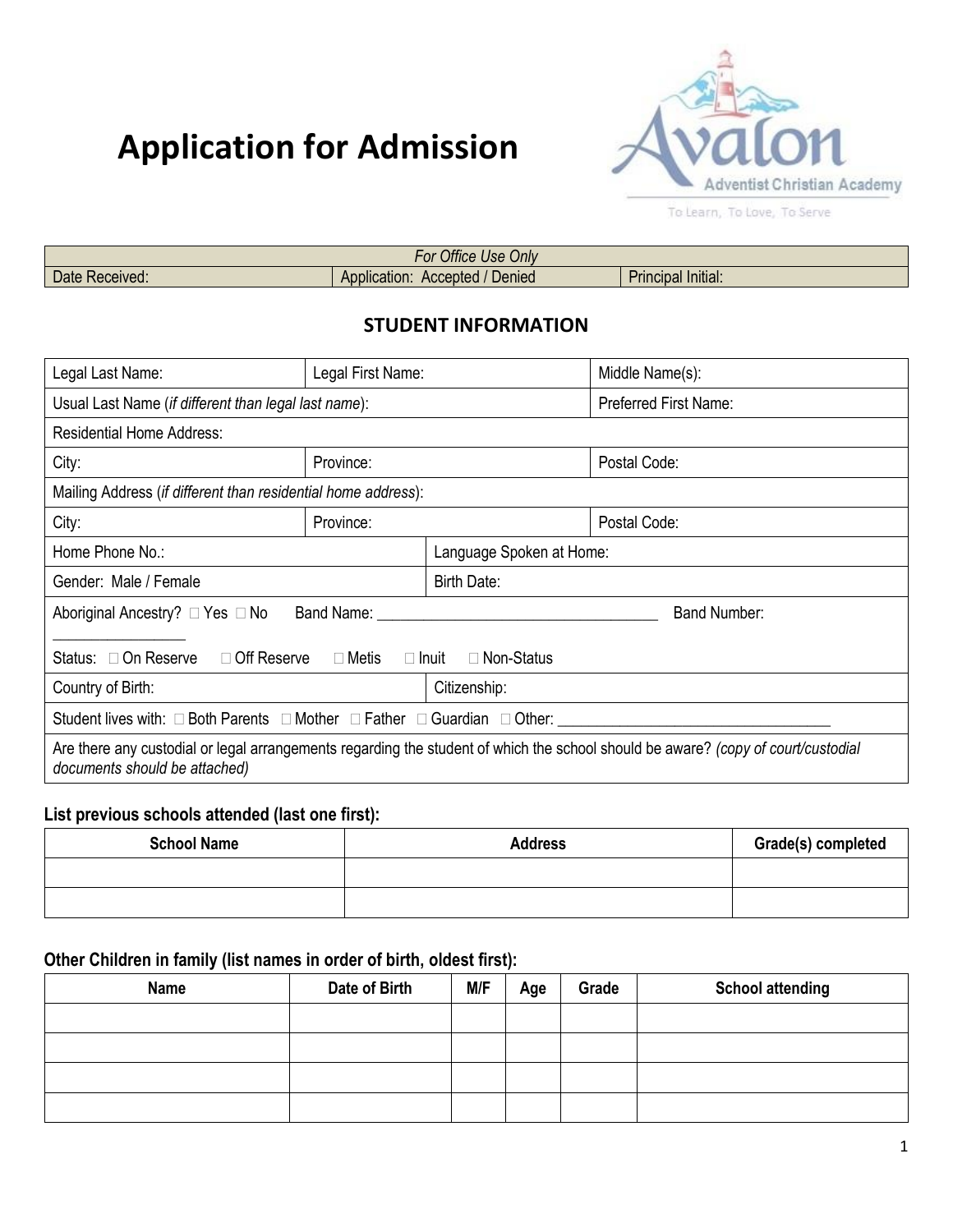## **PARENT OR LEGAL GUARDIAN INFORMATION**

#### **MOTHER/GUARDIAN**

| <b>Full Name</b>                                                                                                                          |             |                 |  |  |
|-------------------------------------------------------------------------------------------------------------------------------------------|-------------|-----------------|--|--|
| Address (if different from student)                                                                                                       |             |                 |  |  |
| Country of Birth                                                                                                                          |             |                 |  |  |
| Phone No. (if different from student):                                                                                                    |             | Work Phone No.: |  |  |
| Cell Phone No.:                                                                                                                           |             | Email Address:  |  |  |
| Do you wish to receive emails from the school that may include school updates, invoices, statements, pictures, etc.? $\Box$ Yes $\Box$ No |             |                 |  |  |
| Place of Employment:                                                                                                                      | Occupation: |                 |  |  |

### **FATHER/GUARDIAN**

| <b>Full Name</b>                                                                                                                          |                 |  |  |
|-------------------------------------------------------------------------------------------------------------------------------------------|-----------------|--|--|
| Address (if different from student)                                                                                                       |                 |  |  |
| Country of Birth                                                                                                                          |                 |  |  |
| Phone No. (if different from student):                                                                                                    | Work Phone No.: |  |  |
| Cell Phone No.:                                                                                                                           | Email Address:  |  |  |
| Do you wish to receive emails from the school that may include school updates, invoices, statements, pictures, etc.? $\Box$ Yes $\Box$ No |                 |  |  |
| Place of Employment:                                                                                                                      | Occupation:     |  |  |

#### **STUDENT ENROLLMENT**

School Year Applying For \_\_\_\_\_\_\_\_\_\_\_/\_\_\_\_\_\_\_\_\_\_\_\_\_

| Desired Level of Entry:                                                                                                                                                               | Primary       | K 1 2                     |         |            |           |
|---------------------------------------------------------------------------------------------------------------------------------------------------------------------------------------|---------------|---------------------------|---------|------------|-----------|
| (please circle)                                                                                                                                                                       | Intermediate  | -5<br>3<br>$\overline{4}$ |         |            |           |
|                                                                                                                                                                                       | Middle School | 6                         | 8<br>-9 |            |           |
| Is ESL support required?                                                                                                                                                              |               |                           |         | $\Box$ Yes | $\Box$ No |
| Has the student received Special Education?<br>$\Box$ Yes<br>$\Box$ No                                                                                                                |               |                           |         |            |           |
| Has the student received Special Services?<br>$\Box$ Yes<br>$\Box$ No                                                                                                                 |               |                           |         |            |           |
| Does the student have any Specialist Reports? E.g. Psychological, Speech, etc.<br>$\Box$ Yes<br>$\Box$ No                                                                             |               |                           |         |            |           |
| Has the student been diagnosed with ADD or ADHD?<br>$\Box$ Yes<br>$\Box$ No                                                                                                           |               |                           |         |            |           |
| Please provide any information about the student that you feel is important for the school to be aware of (spiritual, social, emotional,<br>intellectual, physical development, etc.) |               |                           |         |            |           |
| Learning Difficulties: (Please provide details. An application for Learning Assistance will also be required.)                                                                        |               |                           |         |            |           |

Special Gifts/Talents: (Please provide details)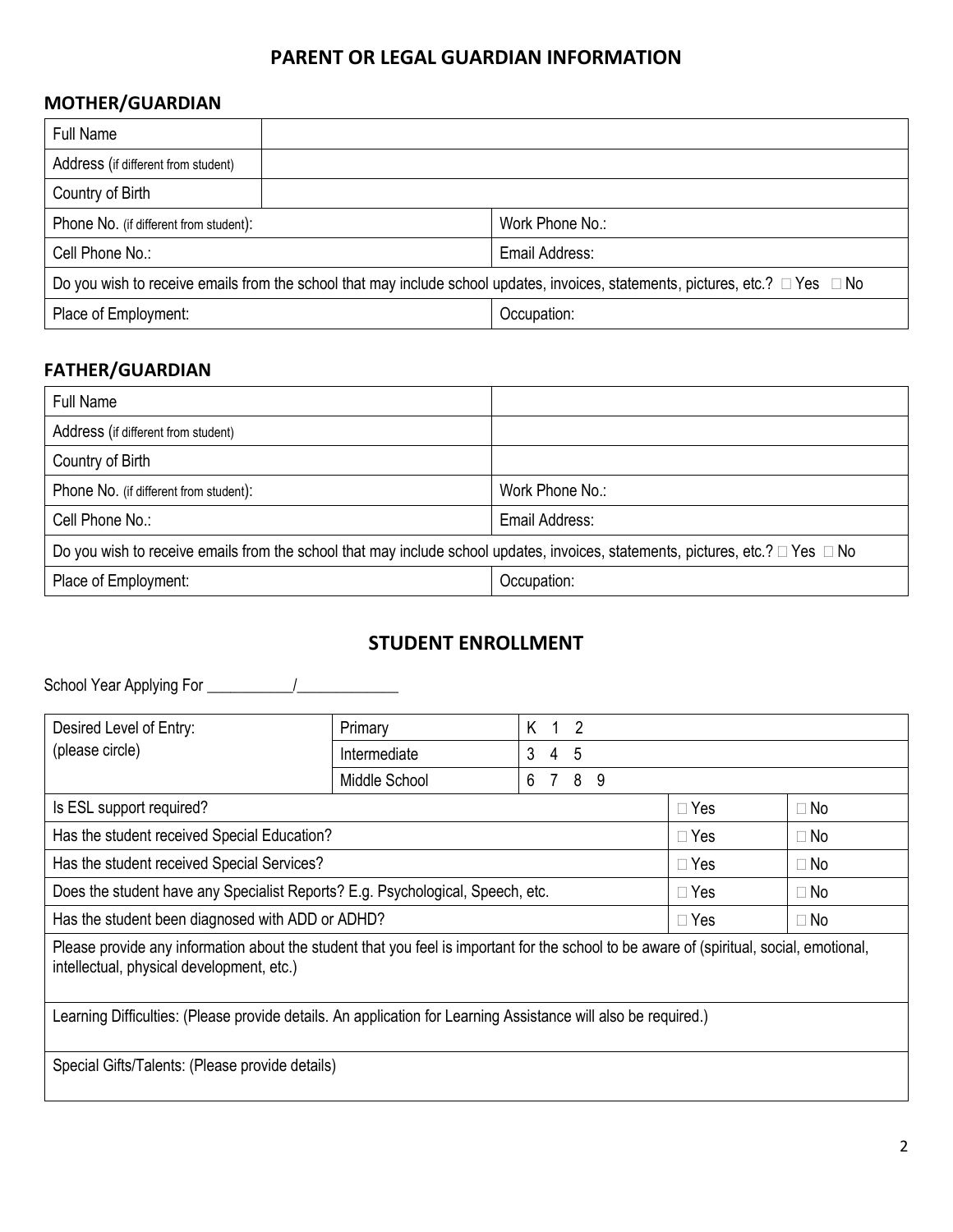## **SCHOOLING**

| How is the student managing at school? |                                                                              |        |                                                                                                                                 |
|----------------------------------------|------------------------------------------------------------------------------|--------|---------------------------------------------------------------------------------------------------------------------------------|
| Academically:                          | $\Box$ Very Good $\Box$ Good $\Box$ Average $\Box$ Poorly $\Box$ Very Poorly |        |                                                                                                                                 |
| Socially:                              | $\Box$ Very Good $\Box$ Good $\Box$ Average $\Box$ Poorly $\Box$ Very Poorly |        |                                                                                                                                 |
| Current School:                        |                                                                              | Grade: | Telephone:                                                                                                                      |
| Reason for Leaving:                    |                                                                              |        |                                                                                                                                 |
| Previous School:                       |                                                                              |        |                                                                                                                                 |
| Reason for Leaving:                    |                                                                              |        |                                                                                                                                 |
|                                        |                                                                              |        | Has the student ever been asked to leave a school or been refused enrollment? $\Box$ Yes $\Box$ No If yes, please state reason: |
|                                        |                                                                              |        |                                                                                                                                 |

## **MEDICAL**

| Family Doctor's Phone No.:                                                                                                                                                                                                                                                                                     |  |  |  |  |  |
|----------------------------------------------------------------------------------------------------------------------------------------------------------------------------------------------------------------------------------------------------------------------------------------------------------------|--|--|--|--|--|
| Family Dentist's Phone No.:                                                                                                                                                                                                                                                                                    |  |  |  |  |  |
| Family Dentist's Name:<br>Does the student have any medical conditions or history of which we should be aware of? $\Box$ Yes $\Box$ No (eg. Heart conditions,<br>ADHD/ADD, diabetes, asthma, severe allergies, epilepsy/seizure disorders, bed wetting, sleep walking, etc. If yes, please provide<br>details: |  |  |  |  |  |
| In cases of asthma, epilepsy, etc. please provide date of last incident:                                                                                                                                                                                                                                       |  |  |  |  |  |
| Is the student taking any medication on a regular basis? $\Box$ Yes $\Box$ No<br>If yes, please provide the name(s) of the medication:                                                                                                                                                                         |  |  |  |  |  |
| Will the student need to take this medication while at school? $\Box$ Yes<br>$\Box$ No<br>*Please note that the school cannot administer any medications without written parental/guardian permission.                                                                                                         |  |  |  |  |  |
| Please use this space if there is anything else you want us to know about the student:                                                                                                                                                                                                                         |  |  |  |  |  |
|                                                                                                                                                                                                                                                                                                                |  |  |  |  |  |
| In the event any student requires assistance in a medical emergency every effort will be made to inform the parent/guardian<br>immediately. If the school is unsuccessful in reaching a contact person, we will take action as deemed necessary and keep trying to                                             |  |  |  |  |  |
|                                                                                                                                                                                                                                                                                                                |  |  |  |  |  |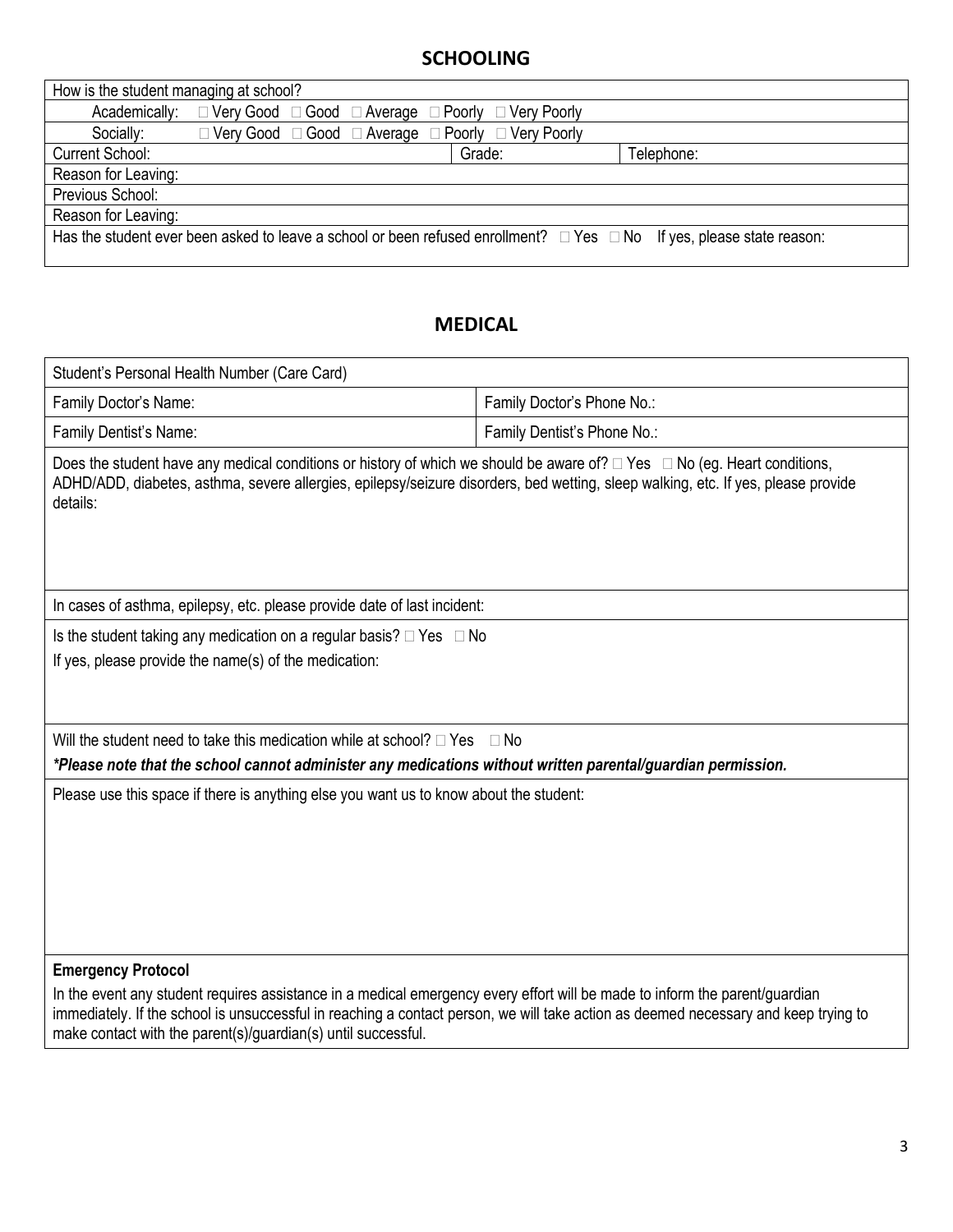## **FAITH OR RELIGIOUS AFFILIATION**

| Faith or Religion:                                       |     |    | Denomination                          |  |                  |               |
|----------------------------------------------------------|-----|----|---------------------------------------|--|------------------|---------------|
| If Seventh-day Adventist, please complete the following: |     |    |                                       |  |                  |               |
| <b>Baptized Member?</b>                                  | Yes | No | Membership at which Adventist Church? |  |                  | Pastor's Name |
| Student                                                  |     |    |                                       |  |                  |               |
| Father                                                   |     |    |                                       |  |                  |               |
| Mother                                                   |     |    |                                       |  |                  |               |
| Guardian                                                 |     |    |                                       |  |                  |               |
| Church currently attending:                              |     |    |                                       |  | Pastor/Minister: |               |

## **EMERGENCY CONTACT PERSON INFORMATION**

| <b>Emergency Contact #1</b> (if unable to reach parents) |                                                                            |
|----------------------------------------------------------|----------------------------------------------------------------------------|
| Relationship to Student:                                 |                                                                            |
| Home Phone No.:                                          | Cell Phone No.:                                                            |
| Work Phone No.:                                          | Does this contact have permission to pick up student? $\Box$ Yes $\Box$ No |

| <b>Emergency Contact #2</b> (if unable to reach parents) |                                                                            |  |  |  |
|----------------------------------------------------------|----------------------------------------------------------------------------|--|--|--|
| Relationship to Student:                                 |                                                                            |  |  |  |
| Home Phone No.:                                          | Cell Phone No.:                                                            |  |  |  |
| Work Phone No.:                                          | Does this contact have permission to pick up student? $\Box$ Yes $\Box$ No |  |  |  |

| <b>Out of Town Emergency Contact:</b> |                 |
|---------------------------------------|-----------------|
| Relationship to Student:              |                 |
| Home Phone No.:                       | Cell Phone No.: |
| Work Phone No.:                       |                 |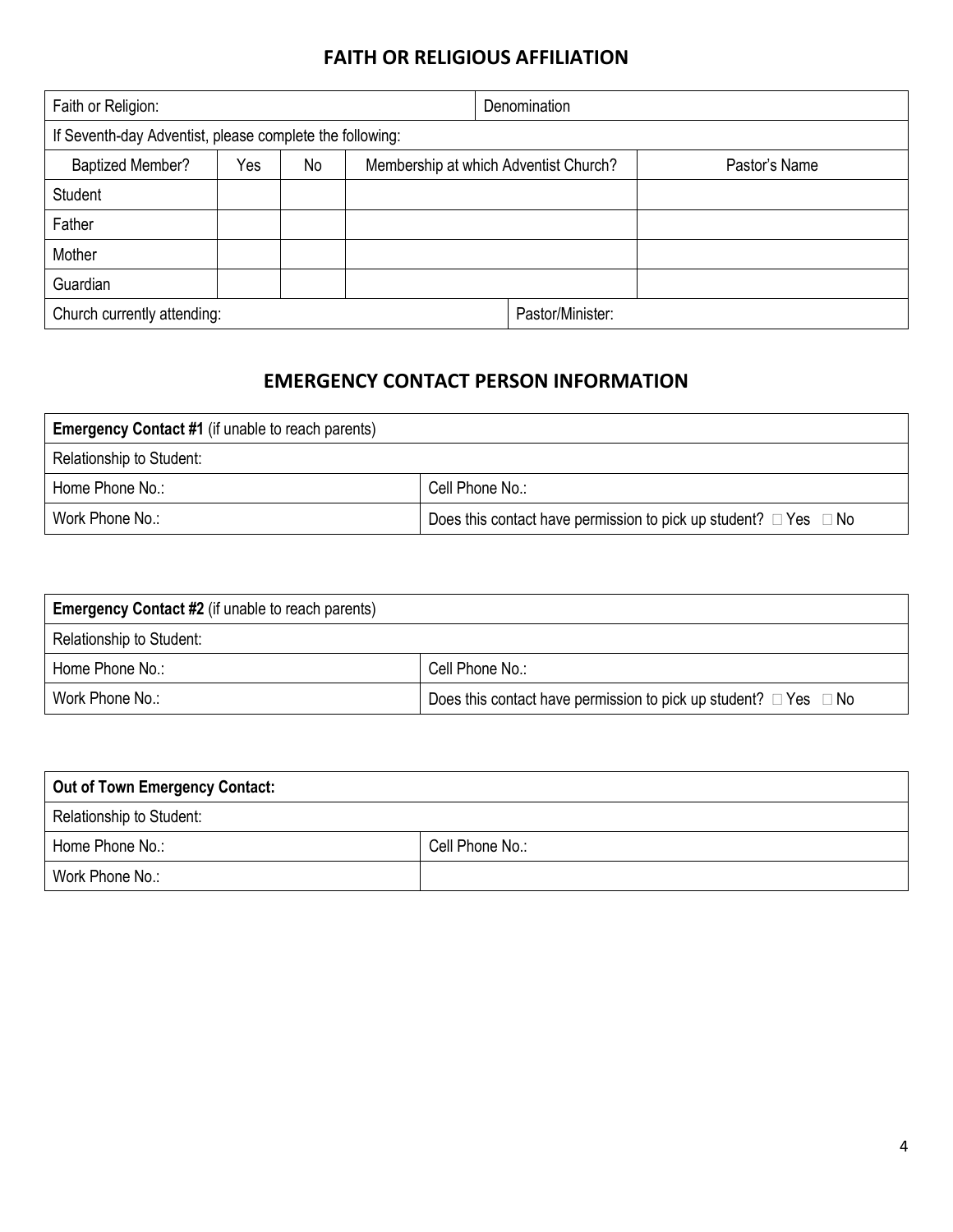## **ACCEPTABLE USE OF TECHNOLOGY AGREEMENT**

At Avalon Adventist Christian Academy we believe that technology can be a powerful tool to enhance learning, enabling students to access information and collaborate with others across the school, community, and the internet. We believe all students, staff and parents must be good digital citizens by following standards of acceptable use when using either school-owned technology (software, hardware, network), or their own personal electronic device for school purposes or when connected to school board networks.

All students must have a current Technology User Agreement signed and in place prior to being allowed any school network or electronic device access. This declaration is an additional document that outlines the standards of acceptable use for students using a school board or personal electronic device. Once signed, it will act as an agreement between Avalon Adventist Christian Academy and the student/parent/guardian.

Student name (please print) et al. et al. et al. et al. et al. et al. et al. et al. et al. et al. et al. et al. et al. et al. et al. et al. et al. et al. et al. et al. et al. et al. et al. et al. et al. et al. et al. et al

This declaration must be reviewed and signed by both the student and their parent/guardian in order for students to use any electronic devices in a school. This may include a desktop or mobile computer, laptop, table, smart phone, Chromebook, or any other device that has access to the internet.

## **Student Declaration**

As a student at Avalon Adventist Christian Academy I value having access to technology to support my learning. I know that along with this privilege goes great responsibility. To demonstrate my commitment and understanding of the level of responsibility required, I have initialed each of the expectations and guidelines listed below.

#### *(Note: Each item must be initialed by the student and his/her parent or guardian to show that together they have reviewed each item and that the student will abide by the rules and expectations laid out for technology use.)*

Students may bring in their own personal electronic devices which may be able to connect to the school wireless network. When at school, all of the conditions below apply to electronic devices, whether owned by the school board or brought in by a student.

| Student's initials | Parent/Guardian's initials |                                                                                                                                                                                                                                                               |
|--------------------|----------------------------|---------------------------------------------------------------------------------------------------------------------------------------------------------------------------------------------------------------------------------------------------------------|
|                    |                            | will only connect to the school wireless network with a personal device, and NOT to the school's<br>wired network, nor any other (external) wireless network even though other networks from the<br>neighbourhood might be visible inside the school.         |
|                    |                            | will turn off all peer-to-peer (music/video/file sharing) software or web-hosting services on my<br>device while connected to the school wireless network and respect the personal information of<br>others.                                                  |
|                    |                            | I will use electronic devices in class or school activities only with a teacher's permission and for<br>appropriate purposes, including texting, IM, internet access, pictures, audio and video recording.                                                    |
|                    |                            | understand the security, care, and maintenance of any device I bring from home or use at school,<br>is my responsibility. I will securely store my device when not in use.                                                                                    |
|                    |                            | understand the school is not responsible for the loss, theft, or damage of my personal electronic<br>device. I am fully responsible for my property while it is at school, and I am responsible for school<br>devices if borrowed and taken away from school. |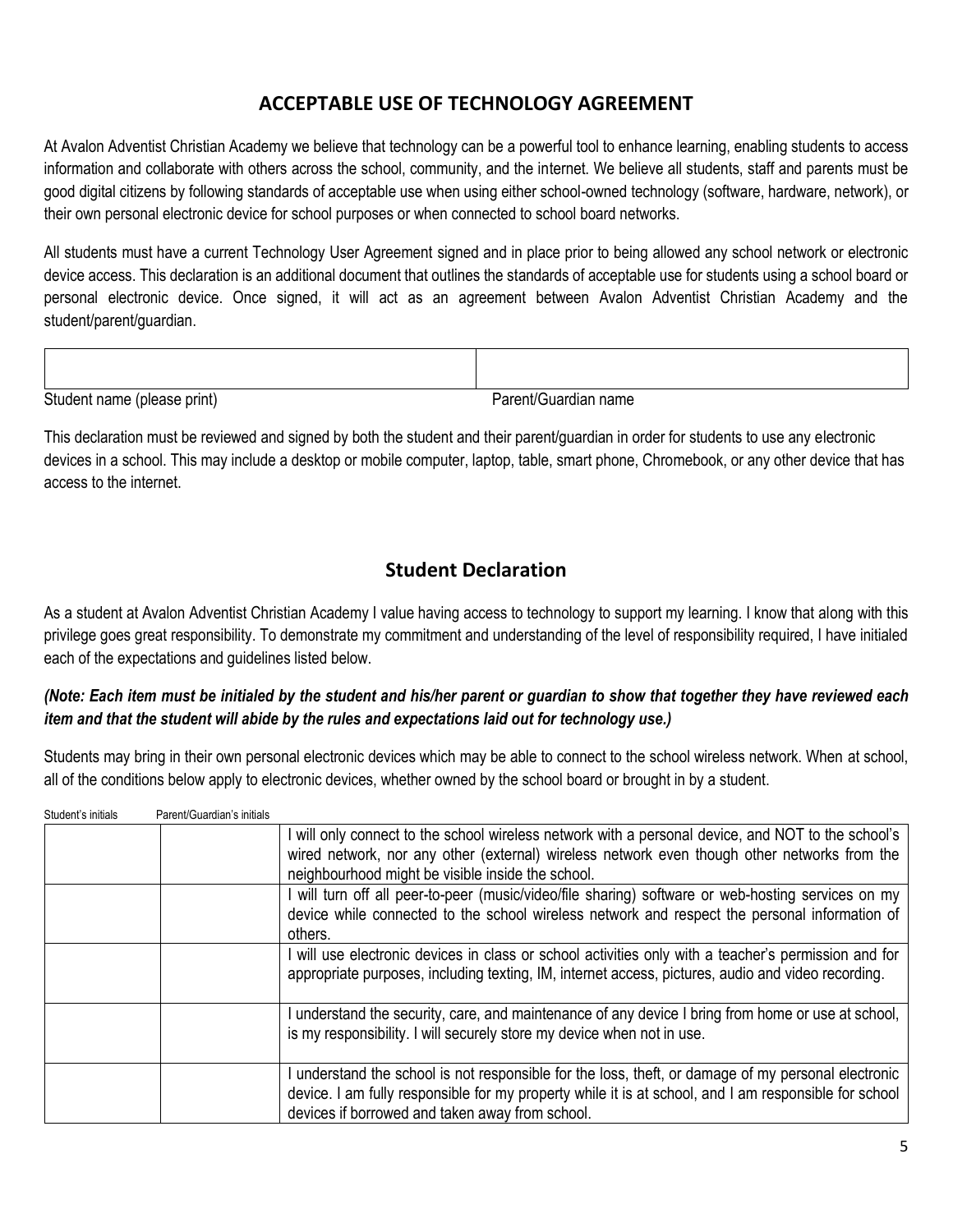| I will exercise appropriate security procedures at all times when using my own devices in conjunction<br>with the school's wireless network.                                                                                                                                                                          |
|-----------------------------------------------------------------------------------------------------------------------------------------------------------------------------------------------------------------------------------------------------------------------------------------------------------------------|
| understand that I have several electronic resources available to me that have been provided by<br>the school board including a Google Apps For Education account. I agree that I will communicate<br>with school board teachers and staff with officially sanctioned and provided tools and not personal<br>accounts. |
| I may use online communication and collaboration tools such as Google Apps For Education,<br>Discovery Education and select Web 2.0 tools, etc. I will use them appropriately for learning<br>purposes.                                                                                                               |

This is to certify that I (please print student's name), \_\_\_\_\_\_\_\_\_\_\_\_\_\_\_\_\_\_\_\_\_\_\_\_\_\_\_\_\_\_\_\_\_\_\_\_\_\_\_\_\_\_\_\_\_\_\_\_\_\_\_\_, have read, understand and initialed this document and will abide by all the acceptable use requirements set forth in this agreement. I agree that, should I fail to keep my commitment to upholding the standards listed above, I may have my school network and/or school computer privileges revoked either temporarily or permanently. I understand there may be other disciplinary consequences if I breach these school rules.

| Student's signature | Date |
|---------------------|------|
|---------------------|------|

\_\_\_\_\_\_\_\_\_\_\_\_\_\_\_\_\_\_\_\_\_\_\_\_\_\_\_\_\_\_\_\_\_\_\_\_\_\_\_\_\_\_\_ \_\_\_\_\_\_\_\_\_\_\_\_\_\_\_\_\_\_\_\_\_\_\_\_\_\_\_\_\_\_\_\_\_\_\_\_\_\_\_\_\_\_

\_\_\_\_\_\_\_\_\_\_\_\_\_\_\_\_\_\_\_\_\_\_\_\_\_\_\_\_\_\_\_\_\_\_\_\_\_\_\_\_\_\_\_ \_\_\_\_\_\_\_\_\_\_\_\_\_\_\_\_\_\_\_\_\_\_\_\_\_\_\_\_\_\_\_\_\_\_\_\_\_\_\_\_\_\_

## **Parent/Guardian Endorsement**

I have reviewed this document and initialed each paragraph with my child. I have discussed the importance of this agreement with my child. My child understands the expectations and responsibilities associated with the proper care and handling of personal devices while at school, as well as the appropriate and ethical use of technology at school. My child is clear that the consequences of not upholding his/her responsibilities will result in his/her technology privileges being withdrawn.

Parent/Guardian signature Date Date

## **COMMENTS**

| How did you hear about our school?                                                                                        |
|---------------------------------------------------------------------------------------------------------------------------|
| Why do you want your child/children educated in a Christian School?                                                       |
| Are you prepared to support your child/children in doing regular homework? $\Box$ Yes $\Box$ No                           |
| Are you prepared to attend regular parent/teacher meetings and student led parent conferences? $\square$ Yes $\square$ No |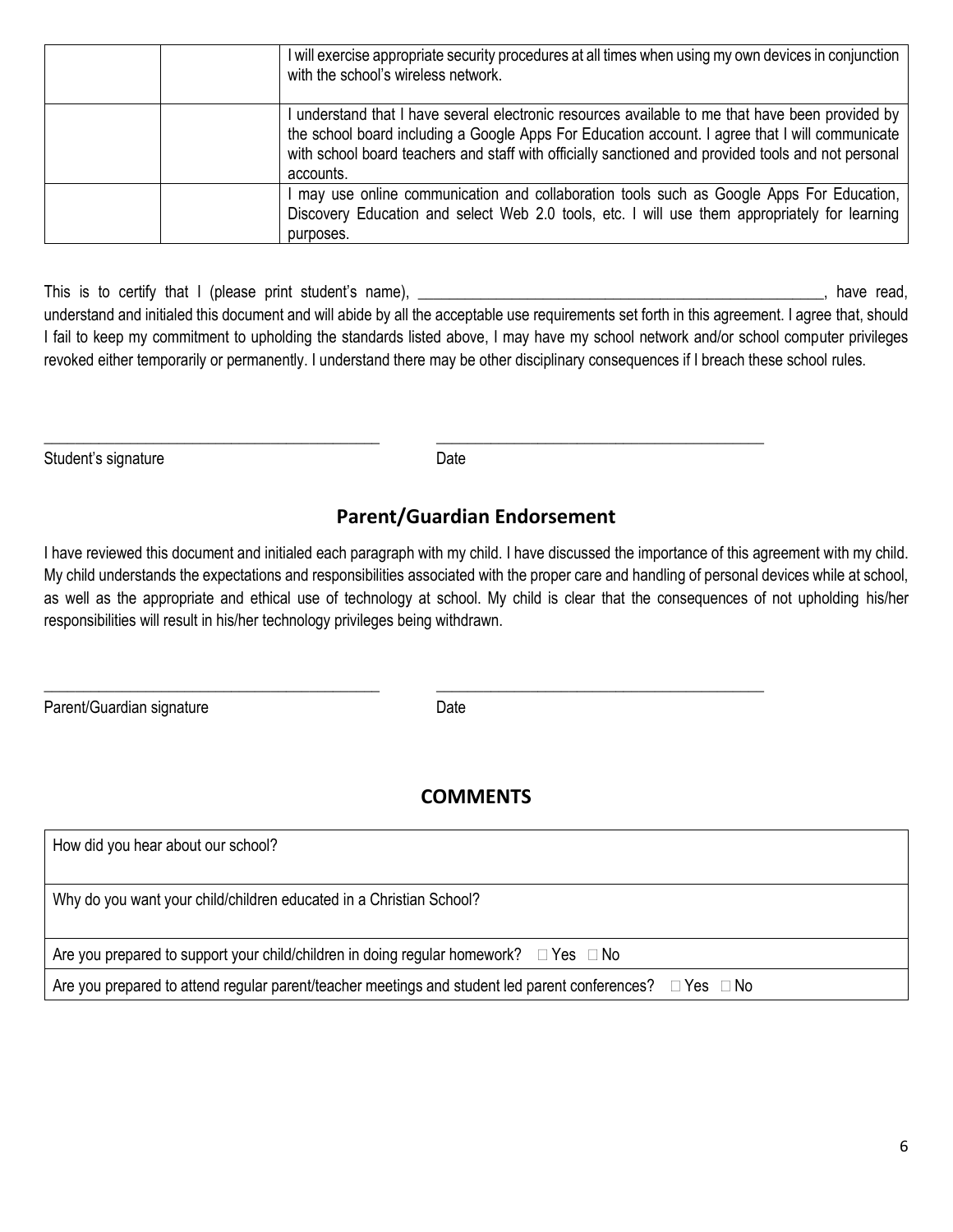## **COMMITMENT**

| I/We,                                                       | _, certify that all of the information that I/we have provided is true and                                                                                                                                                                             |
|-------------------------------------------------------------|--------------------------------------------------------------------------------------------------------------------------------------------------------------------------------------------------------------------------------------------------------|
| accurate.                                                   |                                                                                                                                                                                                                                                        |
| (print name of parent(s)/guardian(s) of this student)       |                                                                                                                                                                                                                                                        |
| with that philosophy.                                       | I/We accept the Christian education approach offered at Avalon Adventist Christian Academy and acknowledge that we will live in harmony                                                                                                                |
|                                                             | I/We agree to read and support the policies and principles as written in Avalon Adventist Christian Academy's Handbook.                                                                                                                                |
| vision and practices of Avalon Adventist Christian Academy. | I/We also agree to support the administration, teachers and staff in their mission to administer and education and to support the mission,                                                                                                             |
|                                                             | I/We also understand that failure to meet our obligations to the school may result in the removal of the student from the school.                                                                                                                      |
|                                                             | I/We understand that acceptance of our child/children will depend on the outcome of an informal interview. Availability of space in the<br>school, and completion of this application does not ensure admission to Avalon Adventist Christian Academy. |
| I/We, the parent(s) or guardian(s) of<br>Student's name     | also agree to be responsible for the payment of all fees and charges.                                                                                                                                                                                  |
| Parent or Guardian's Name (please print)                    | Signature of Parent or Guardian                                                                                                                                                                                                                        |
|                                                             |                                                                                                                                                                                                                                                        |
| Parent or Guardian's Name (please print)                    | Signature of Parent or Guardian                                                                                                                                                                                                                        |
| Signature of Student                                        |                                                                                                                                                                                                                                                        |

7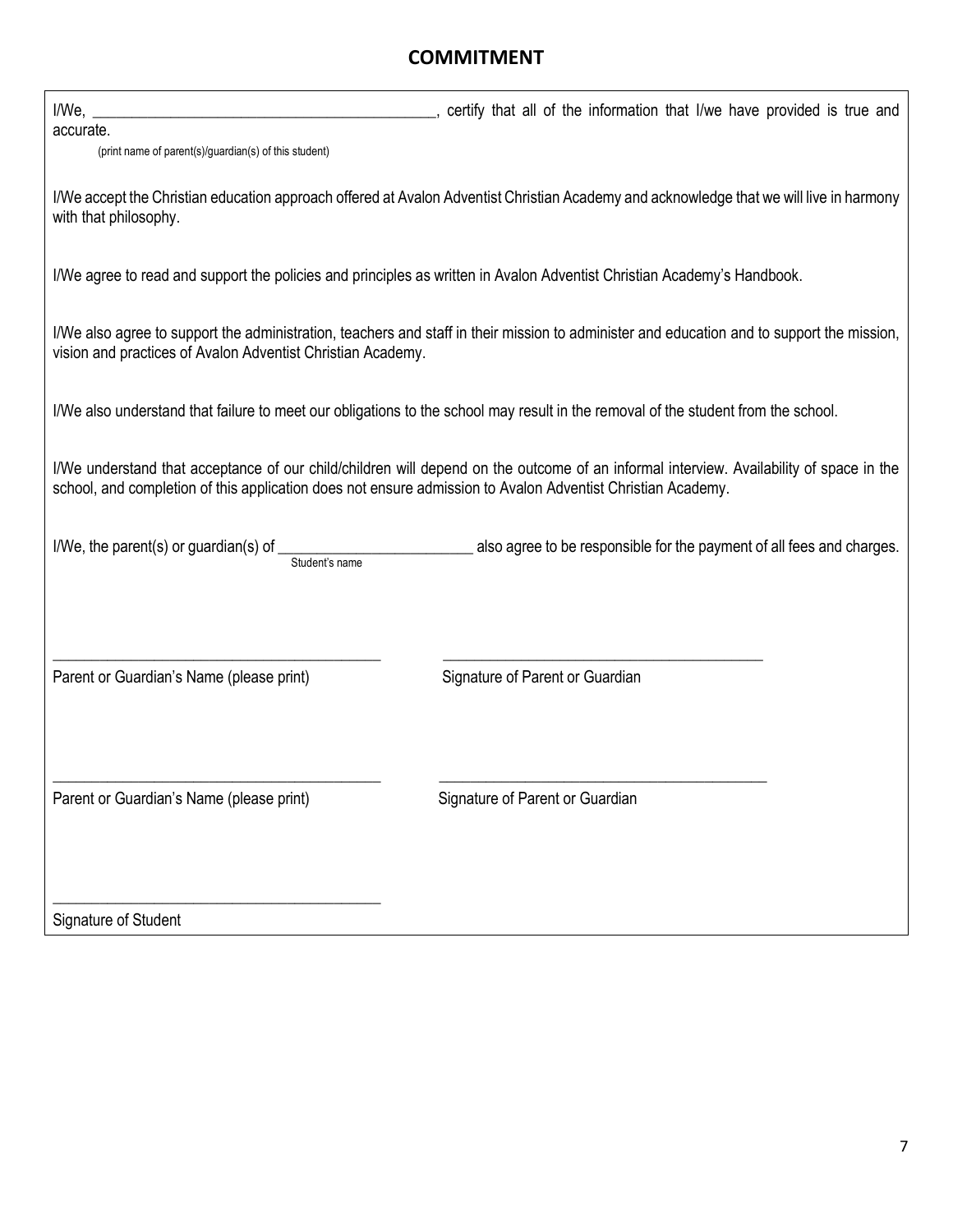#### **PRIVACY**

I consent to having Avalon Adventist Christian Academy collect personal information that may include student identification information, birth certificate, legal guardianship, court orders if applicable, parents' work numbers and email address, behavioural, academic and health information, most recent report card, emergency contact name and number, doctor's name and number, health insurance number and any similar information needed for registration.

I further consent to the use and disclosure of information contained in this form and otherwise collected by or on behalf of Avalon Adventist Christian Academy

- 1. For the purpose of establishing, maintaining, and terminating the student's or parent(s)'s relationship with Avalon Adventist Christian Academy,
- 2. For additional purposes identified when or before personal information is collected, and
- 3. As otherwise provided in the BC Conference and Avalon Adventist Christian Academy's Personal Information Privacy Policy, a copy of which is available upon request.

I also consent to the collection, use and disclosure of such personal information by and to agents, contractors and service providers of Avalon Adventist Christian Academy.

This information is required in order to register your child at this school and assist the school administration in making an informed decision as to your child's suitability and appropriate placement in the school. It will also allow the school to respond immediately to an emergency. For more information, the privacy officer for Avalon Adventist Christian Academy is the Principal. The Principal may be reached at 250- 949-8243.

Signature of Parent or Guardian: \_\_\_\_\_\_\_\_\_\_\_\_\_\_\_\_\_\_\_\_\_\_\_\_\_\_\_\_\_\_\_\_\_\_\_\_\_\_\_\_\_ Date: \_\_\_\_\_\_\_\_\_\_\_\_\_\_\_\_\_\_\_\_\_\_\_\_\_\_\_\_\_\_

**Do you give permission for videos/photos to be taken at school of your child/children and/or work samples to be used by the school or BC Conference Office of Education for promotional/publication purposes? Yes No**

#### **PARENT CHECKLIST**

Please include the following with your completed application:

- $\Box$  Copy of Birth Certificate or Immigration papers for child and parent
- □ Copy of Personal Health Number (Care Card) for child
- $\Box$  Immunization records for child

 $\Box$  Proof of address

- $\Box$  Details of resident status (passport, study permit etc.) for students born overseas
- □ Copies of the most recent school reports
- □ Completed Application Form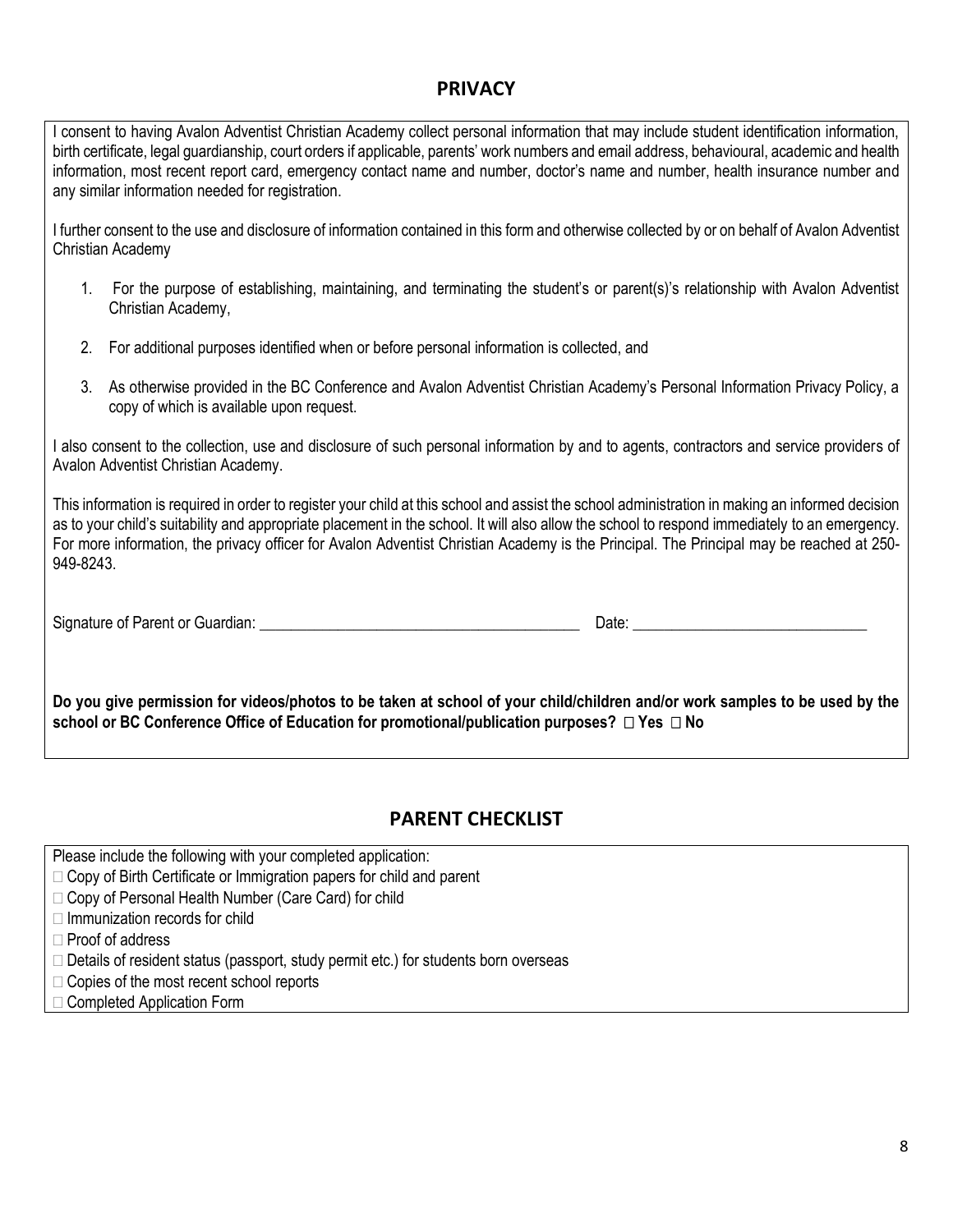## **LEGAL RESIDENCY OF PARENT – FORM A**

*If parents are deceased use Form B* 

To be completed and signed by a parent or legal (court-appointed) guardian. (If legal guardian, attach copy of court order appointing you as legal guardian.)

#### LAWFULLY ADMITTED INTO CANADA

I am (please check one):

- $\Box$  A Canadian citizen (if not born in Canada, please attach a photocopy of citizenship paper/card)
- $\Box$  A landed immigrant (attach photocopy of landed immigrant status paper)
- Lawfully admitted into Canada under one of the following documents (please mark the appropriate box below and **attach photocopy of document**):
	- □ Admission as a refugee claimant.
	- $\Box$  A person claiming refugee status who has a letter of no objection.
	- $\Box$  Student authorization (student visa) for two or more years (or issued for one year but anticipated to be renewed for one or more additional years).
	- $\Box$  Employment authorization (working permit) for two or more years (or issued for one year but anticipated to be renewed for one or more additional years).
	- $\Box$  A person carrying out official duties as a diplomatic or consular official (with a foreign representative acceptance counterfoil in her/her passport).
	- $\Box$  Other document description (must be cleared with Immigration Canada).

\_\_\_\_\_\_\_\_\_\_\_\_\_\_\_\_\_\_\_\_\_\_\_\_\_\_\_\_\_\_\_\_\_\_\_\_\_\_\_\_\_\_\_\_\_\_\_\_\_\_\_\_\_\_\_\_\_\_\_\_\_\_\_\_\_\_\_\_\_\_\_\_\_\_\_

\_\_\_\_\_\_\_\_\_\_\_\_\_\_\_\_\_\_\_\_\_\_\_\_\_\_\_\_\_\_\_\_\_\_\_\_\_\_\_\_\_\_\_\_\_\_\_\_\_\_\_\_\_\_\_\_\_\_\_\_\_\_\_\_\_\_\_\_\_\_\_\_\_\_\_\_\_\_\_\_\_\_\_\_\_\_\_\_\_\_\_\_\_\_\_\_\_

#### **RESIDENCY IN BRITISH COLUMBIA**

I am a resident of British Columbia (please check one):

YES Residency address (not PO Box): \_\_\_\_\_\_\_\_\_\_\_\_\_\_\_\_\_\_\_\_\_\_\_\_\_\_\_\_\_\_\_\_\_\_\_\_\_\_\_\_\_\_\_\_\_\_\_\_\_\_\_\_\_\_\_\_\_\_\_\_\_\_\_\_\_\_\_\_\_\_

(Please attach a recent copy of a utility bill, mortgage document, rental agreement or tax assessment, etc.)

NO I am not a resident of British Columbia.

#### **CONFIRMING SIGNATURE**

Parent/Legal Guardian's name \_\_\_\_\_\_\_\_\_\_\_\_\_\_\_\_\_\_\_\_\_\_\_\_\_\_\_\_\_\_\_\_\_\_\_\_\_\_\_\_\_\_\_\_\_\_\_\_\_\_\_\_

\_\_\_\_\_\_\_\_\_\_\_\_\_\_\_\_\_\_\_\_\_\_\_\_\_

Parent/Legal Guardian's signature **Example 2018** 

Date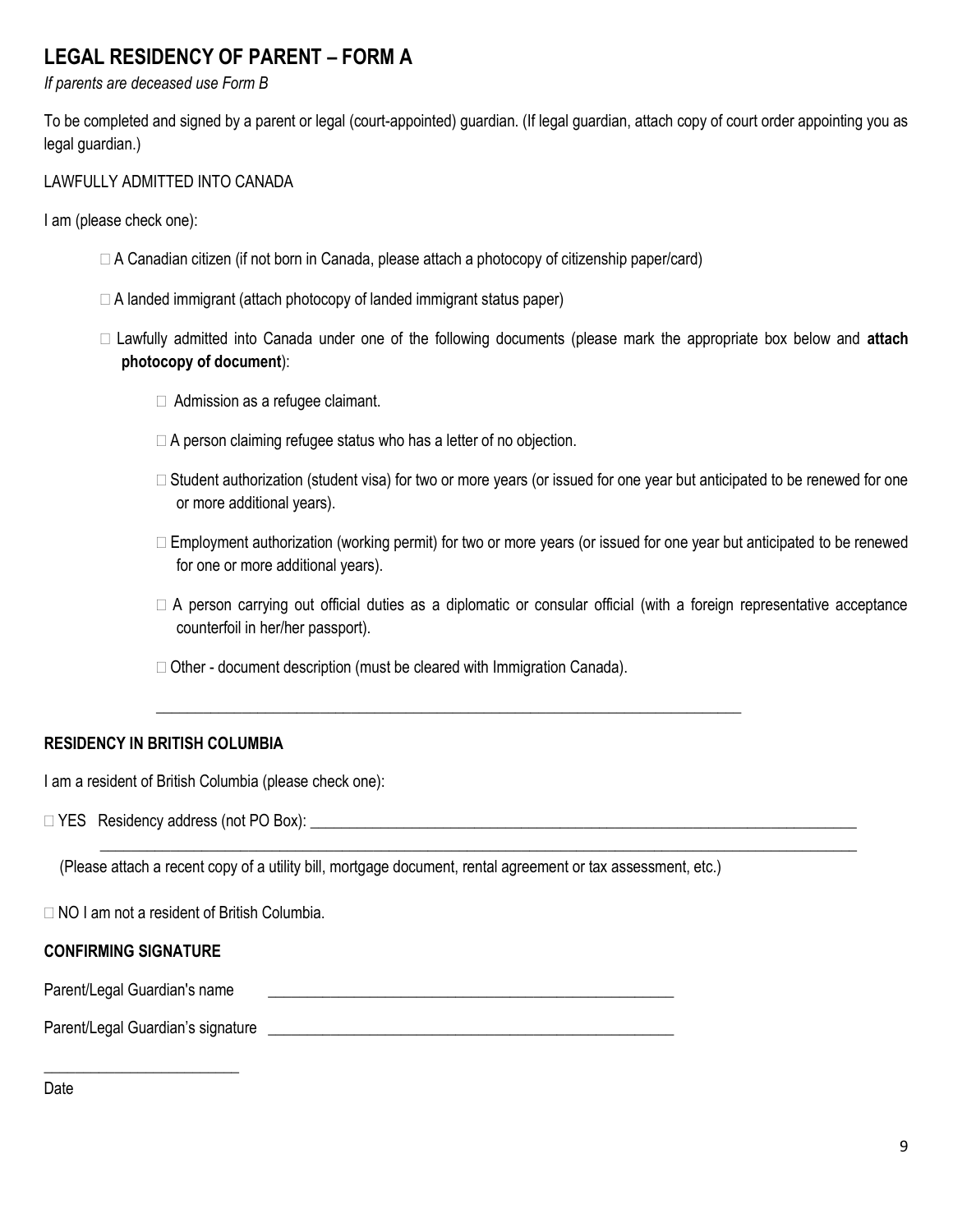## **LEGAL RESIDENCY OF PARENT – FORM B**

To be completed and signed by the student OR a knowledgeable adult\*.

| <b>STUDENT NAME</b> | <b>FIRST NAME</b> | <b>MIDDLE NAME</b> | <b>SURNAME</b> |
|---------------------|-------------------|--------------------|----------------|
|                     |                   |                    |                |

#### **DECEASED PARENT WAS LAWFULLY ADMITTED INTO CANADA**

The deceased parent was at time of death:

- A Canadian citizen
- A landed immigrant

#### **DECEASED PARENT WAS RESIDENT IN BRITISH COLUMBIA**

The student's deceased parent was at time of death a resident of British Columbia (please check one):

**YES** (give full address)

| <b>CTDEET</b> | CITY | <b>PROVINCE</b> | <b>POSTAL CODE</b> |
|---------------|------|-----------------|--------------------|
|               |      |                 |                    |

□ **NO** They were not a resident of British Columbia.

#### **CONFIRMING SIGNATURE**

| Student's signature             | Date |  |
|---------------------------------|------|--|
| Knowledgeable Adult's Name      |      |  |
| Knowledgeable Adult's Signature | Date |  |

\* (Knowledgeable adult is one who knew the student's parent(s) and has knowledge of the facts respecting their decease and the matters set out in this document.)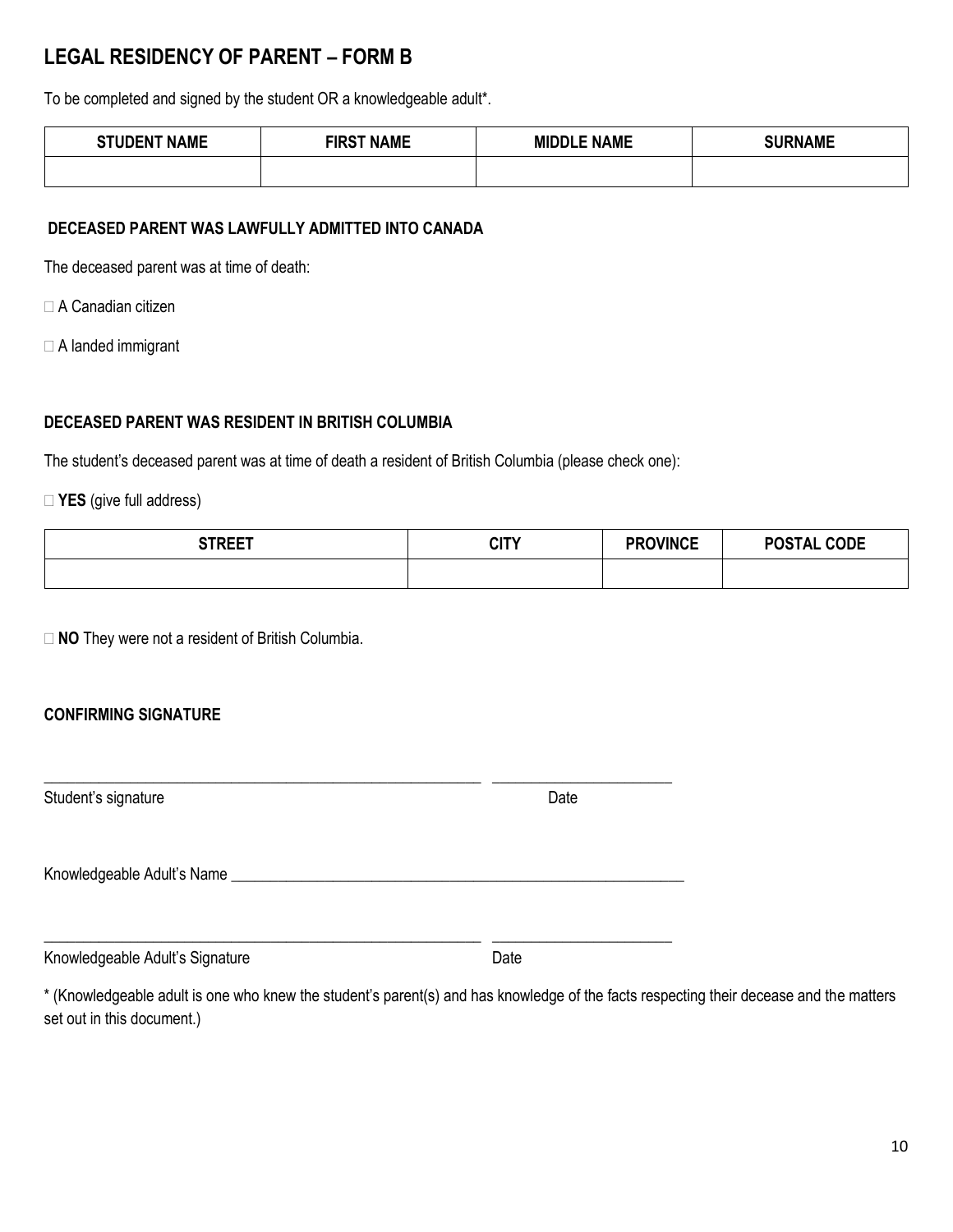### **CONSENT FOR THE USE AND ROUTINE DISCLOSURE OF STUDENT INFORMATION**

Under British Columbia's *Personal Information Protection Act (PIPA)* personal information about a student cannot be released without the prior written consent of the parent or guardian. During the school year, it is the normal practice within our schools to publicize many of the positive things that occur. This information would include such things as:

### **Student's Name / No photo:**

• Displaying students' work from such activities as: science fairs, art projects, poster contests, bulletin board displays, school/board newsletters, electronic publications, etc. in the school, community and/or on the School/Board's website and other social media sites;

#### **Student's Photo / No name:**

• Videotaping and/or photographing classroom/individual events, activities, school concerts, sports, awards and special events and sharing the videos/photographs with the local media and/or posting on the School/Board's website and other social media sites;

#### **Exceptions:**

• Publications such as school yearbook where photographs and names will be used.

NOTE: In cases where names and photos are requested, i.e. School/Board's website, newspapers, media, etc., parents/guardians will be contacted for approval.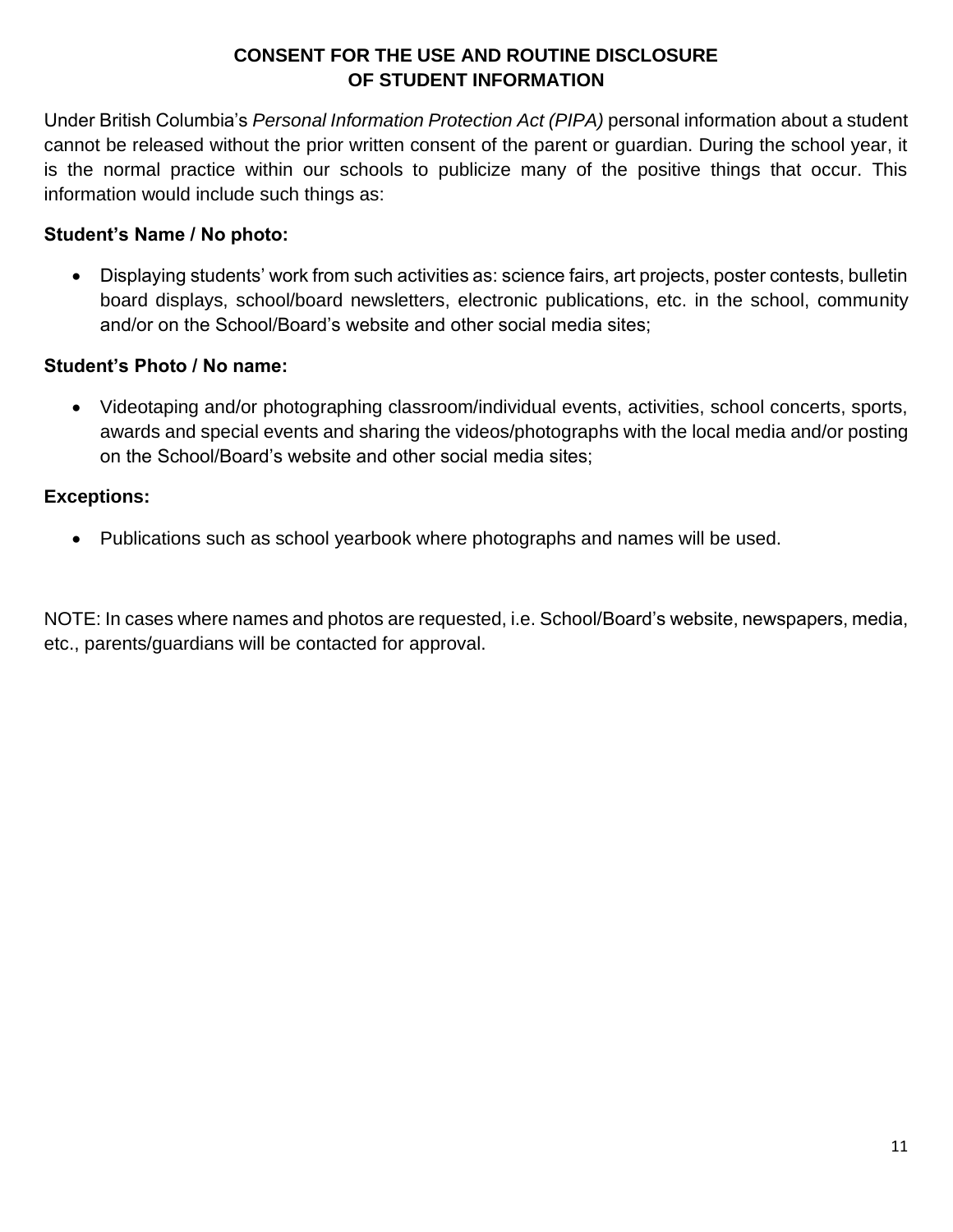## **CONSENT FOR THE USE AND ROUTINE DISCLOSURE OF STUDENT INFORMATION**

I have read the information pertaining to the use of personal information and I consent to the use and/or disclosure of this information for the purposes outlined.

Check one of the following choices:

For Print material:

Yes

NO (Please specify details below)

Electronic material

D YES

NO (Please specify details below)

\_\_\_\_\_\_\_\_\_\_\_\_\_\_\_\_\_\_\_\_\_\_\_\_\_\_\_\_\_\_\_\_\_\_\_\_\_\_\_\_\_\_\_\_

I **do not** consent to:

| Student Name (Please print)  |  |
|------------------------------|--|
| Date of Birth                |  |
| Signature of Parent/Guardian |  |
| Date                         |  |

\_\_\_\_\_\_\_\_\_\_\_\_\_\_\_\_\_\_\_\_\_\_\_\_\_\_\_\_\_\_\_\_\_\_\_\_\_\_\_\_\_\_\_\_\_\_\_\_\_\_\_\_\_\_\_\_\_\_\_\_\_\_\_\_\_\_\_\_\_\_\_\_\_\_\_\_\_\_\_\_\_\_\_ \_\_\_\_\_\_\_\_\_\_\_\_\_\_\_\_\_\_\_\_\_\_\_\_\_\_\_\_\_\_\_\_\_\_\_\_\_\_\_\_\_\_\_\_\_\_\_\_\_\_\_\_\_\_\_\_\_\_\_\_\_\_\_\_\_\_\_\_\_\_\_\_\_\_\_\_\_\_\_\_\_\_\_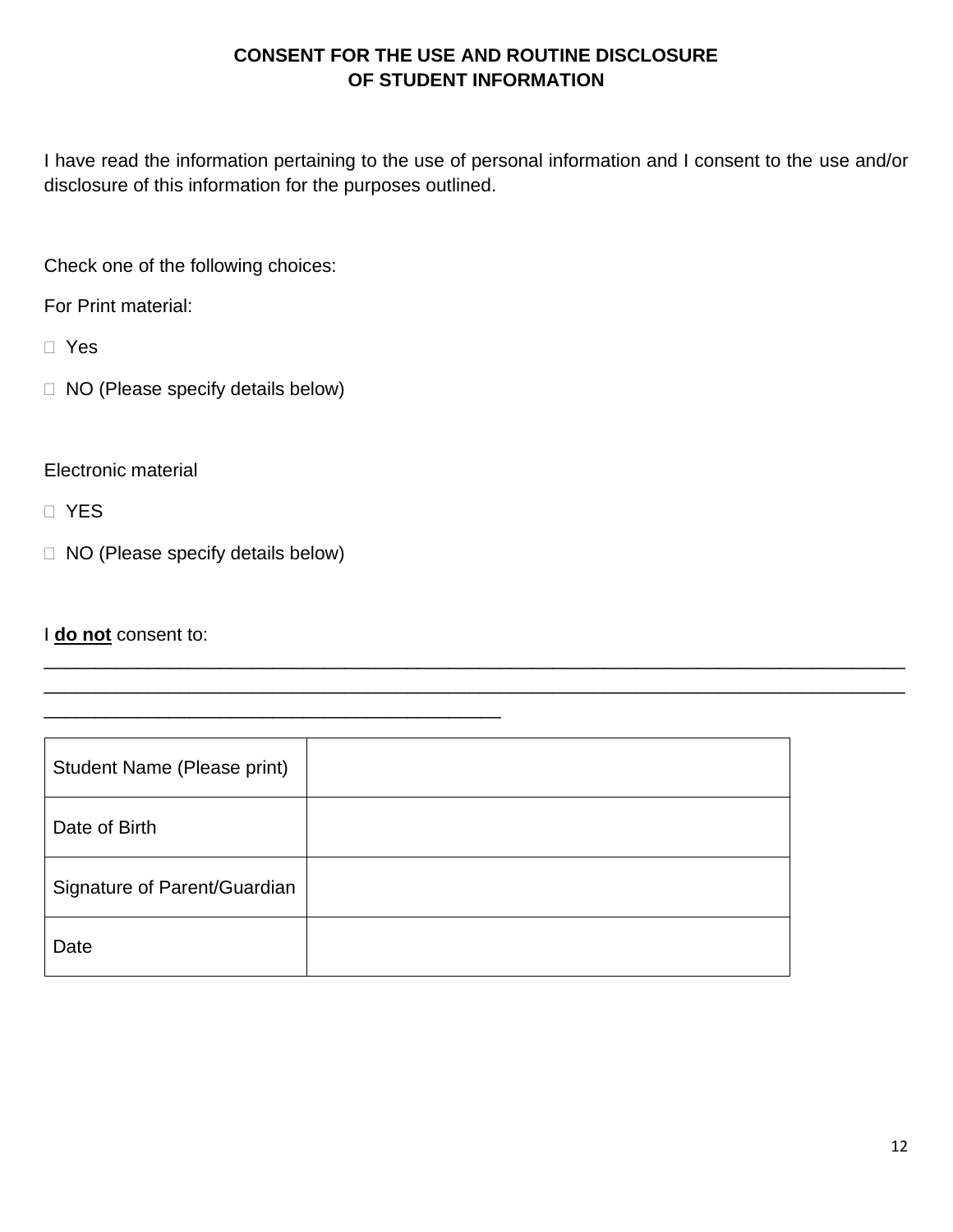## **AVALON ADVENTIST CHRISTIAN ACADEMY**

P.O. Box 974 / 4640 Byng Road, Port Hardy, BC VON 2P0 Phone: 250-949-8243 / Fax: 250-949-6770

## **ELEMENTARY RECOMMENDATION FORM** (TO BE FILLED OUT BY PRINCIPAL/GUIDANCE COUNSELLOR)

| Recommendation:                                 |                                                                                                                      |  |
|-------------------------------------------------|----------------------------------------------------------------------------------------------------------------------|--|
|                                                 |                                                                                                                      |  |
|                                                 |                                                                                                                      |  |
|                                                 |                                                                                                                      |  |
|                                                 |                                                                                                                      |  |
|                                                 |                                                                                                                      |  |
|                                                 |                                                                                                                      |  |
|                                                 |                                                                                                                      |  |
|                                                 |                                                                                                                      |  |
|                                                 |                                                                                                                      |  |
| Highly recommend<br>$\Box$                      |                                                                                                                      |  |
| Recommend<br>$\vert \ \ \vert$                  |                                                                                                                      |  |
| Recommend with reservations<br>Ш                | <u> 1980 - Johann Barbara, martxa alemaniar argumento de la contrada de la contrada de la contrada de la contrad</u> |  |
| Cannot recommend                                |                                                                                                                      |  |
| May require Learning Assistance<br>$\mathbf{L}$ |                                                                                                                      |  |
|                                                 |                                                                                                                      |  |
|                                                 |                                                                                                                      |  |
| Signature of Witness                            | Signature                                                                                                            |  |
|                                                 |                                                                                                                      |  |

Date (MM/DD/YY)

Please return form directly to school at earliest possible date. Thank you for your cooperation.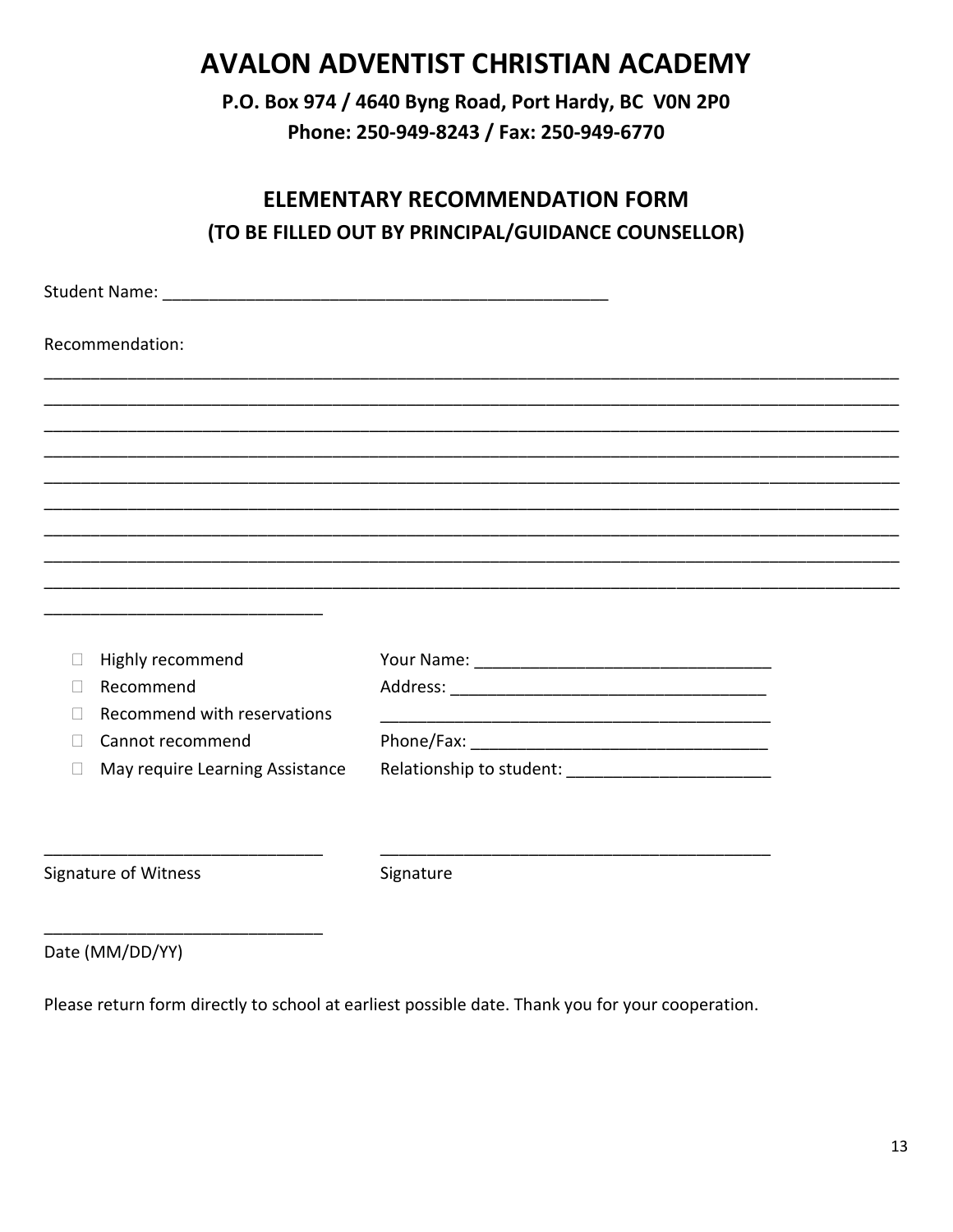## **AVALON ADVENTIST CHRISTIAN ACADEMY**

P.O. Box 974 / 4640 Byng Road, Port Hardy, BC VON 2P0 Phone: 250-949-8243 / Fax: 250-949-6770

## **ELEMENTARY RECOMMENDATION FORM** (TO BE FILLED OUT BY AN INDIVIDUAL NOT RELATED TO THE FAMILY)

| Recommendation:                 |           |  |
|---------------------------------|-----------|--|
|                                 |           |  |
|                                 |           |  |
|                                 |           |  |
|                                 |           |  |
|                                 |           |  |
|                                 |           |  |
|                                 |           |  |
|                                 |           |  |
|                                 |           |  |
| Highly recommend                |           |  |
| Recommend                       |           |  |
| Recommend with reservations     |           |  |
| Cannot recommend                |           |  |
| May require Learning Assistance |           |  |
|                                 |           |  |
|                                 |           |  |
| Signature of Witness            | Signature |  |
|                                 |           |  |

Date (MM/DD/YY)

Please return form directly to school at earliest possible date. Thank you for your cooperation.